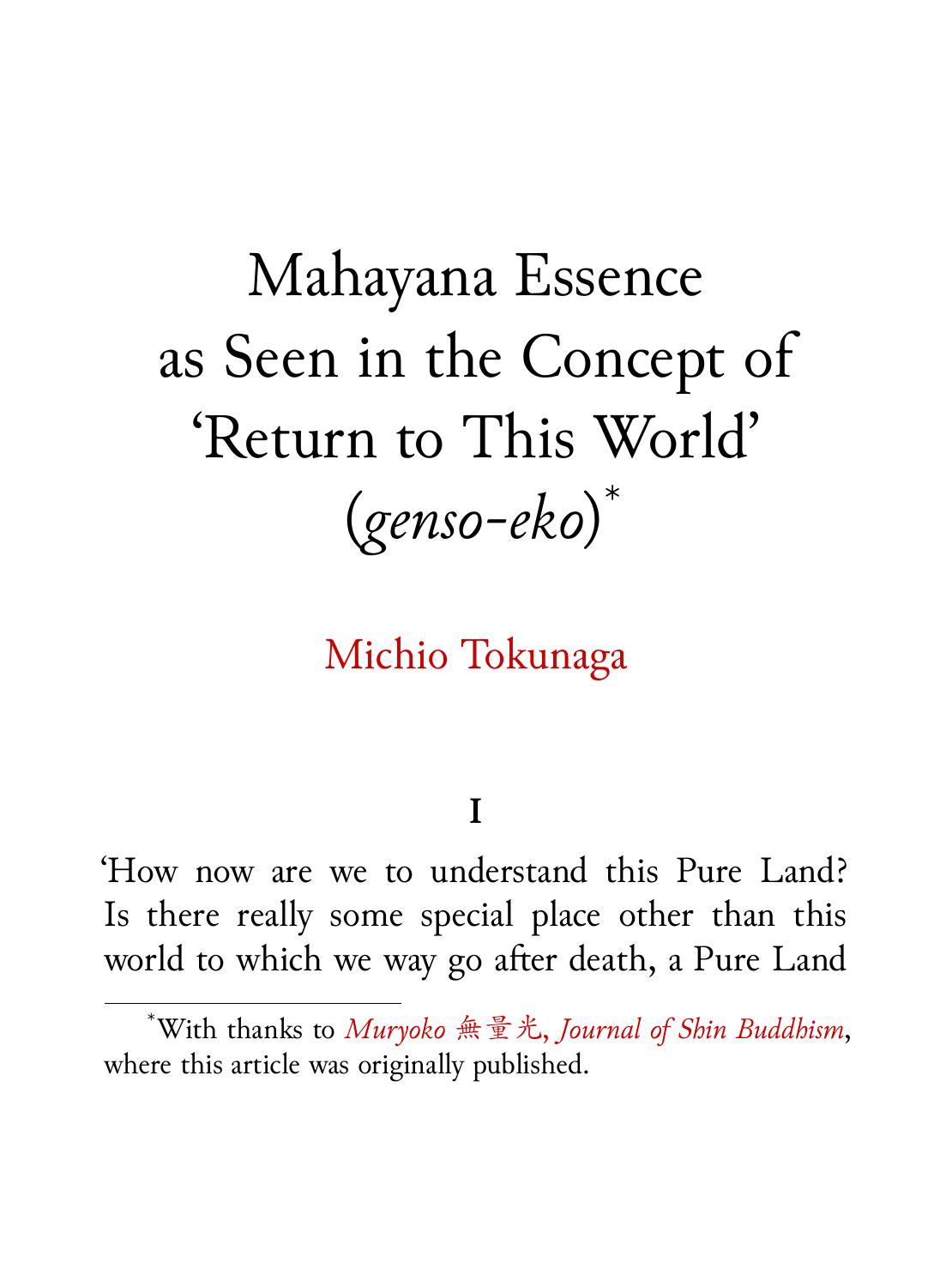of joy and peace? Do common folk, for the most part, believe that their faithful repetition of the *Nembutsu* will assure their entry into some sort of Pure Land—wherever that may be—after they die? Perhaps sophisticated Buddhists, following the lead of Shinran, understand that the Pure Land is not a real place at all, but basically a symbol for a different state of mind; but would such a notion be attractive and acceptable to ordinary practicers of Shin Buddhism?'<sup>1</sup>

This is a question brought forth by Gordon D. Kaufman, a leading Christian theologian at Harvard Divinity School, to us insiders of Shin Buddhism concerning the crucial Shin concept of the 'birth into the Pure Land.' We should not ignore this question because it was raised by an outsider of the Shin community and also because it is a problem of 'faith' to be solved only subjectively and individually through an indescribable religious experience. If we assume such an attitude, Shinran's Pure Land doctrine will

<sup>&</sup>lt;sup>1</sup>Gordon D. Kaufman, 'Religious Diversity and Religious Truth', paper presented for the Colloquium Celebrating the 350th Anniversary of the Founding of Ryukoku University.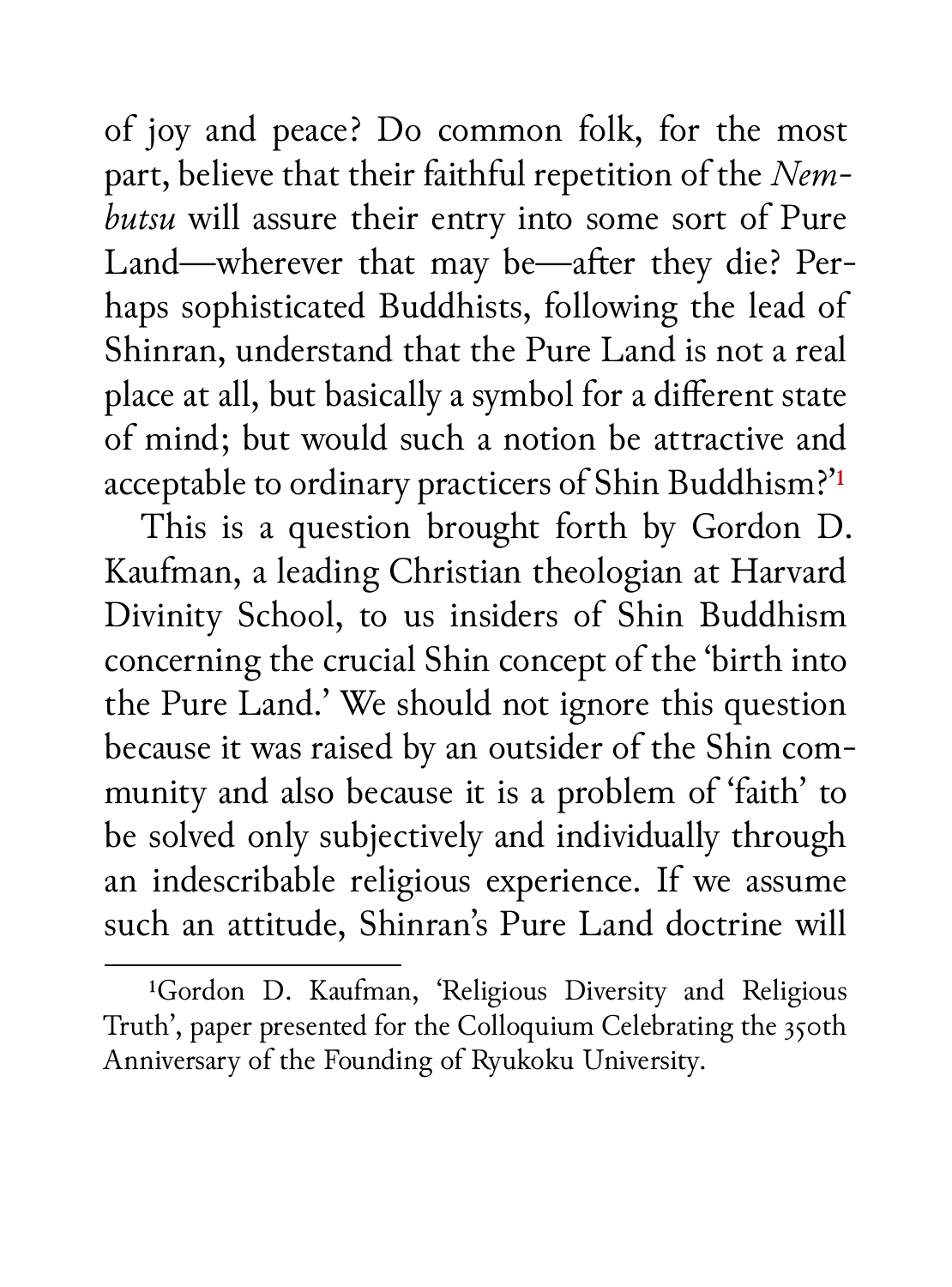lose its universal significance of making human life meaningful for the contemporary world.

Kaufman himself addresses a similar question to Christians concerning the crucial Christian concept of 'God'. His theological work started with, and may end by, finding a reasonable answer legitimate to modern ways of thinking. In such a reconstruction of the concept of 'God', he criticizes a view that 'God' can be conceived only through a special religious experience, because it confines 'God' within the 'circle of faith', not giving a fundamental meaning for the life of all contemporary people.

When we treat the problem of the 'birth into the Pure Land' from Kaufman's standpoint, there occur several questions about it. These questions should mostly be attributed to a typical traditional way of placing it in linear time; namely, it is placed on, so to speak, a simple and straight line of 'hearing the teaching'  $\rightarrow$  'realizing *shinjin* ('faith')) by saying Amida's Name' → 'attaining birth in the Pure Land'. In such a way of ordering these key notions of Shinran's thought according to linear time, *shinjin*, which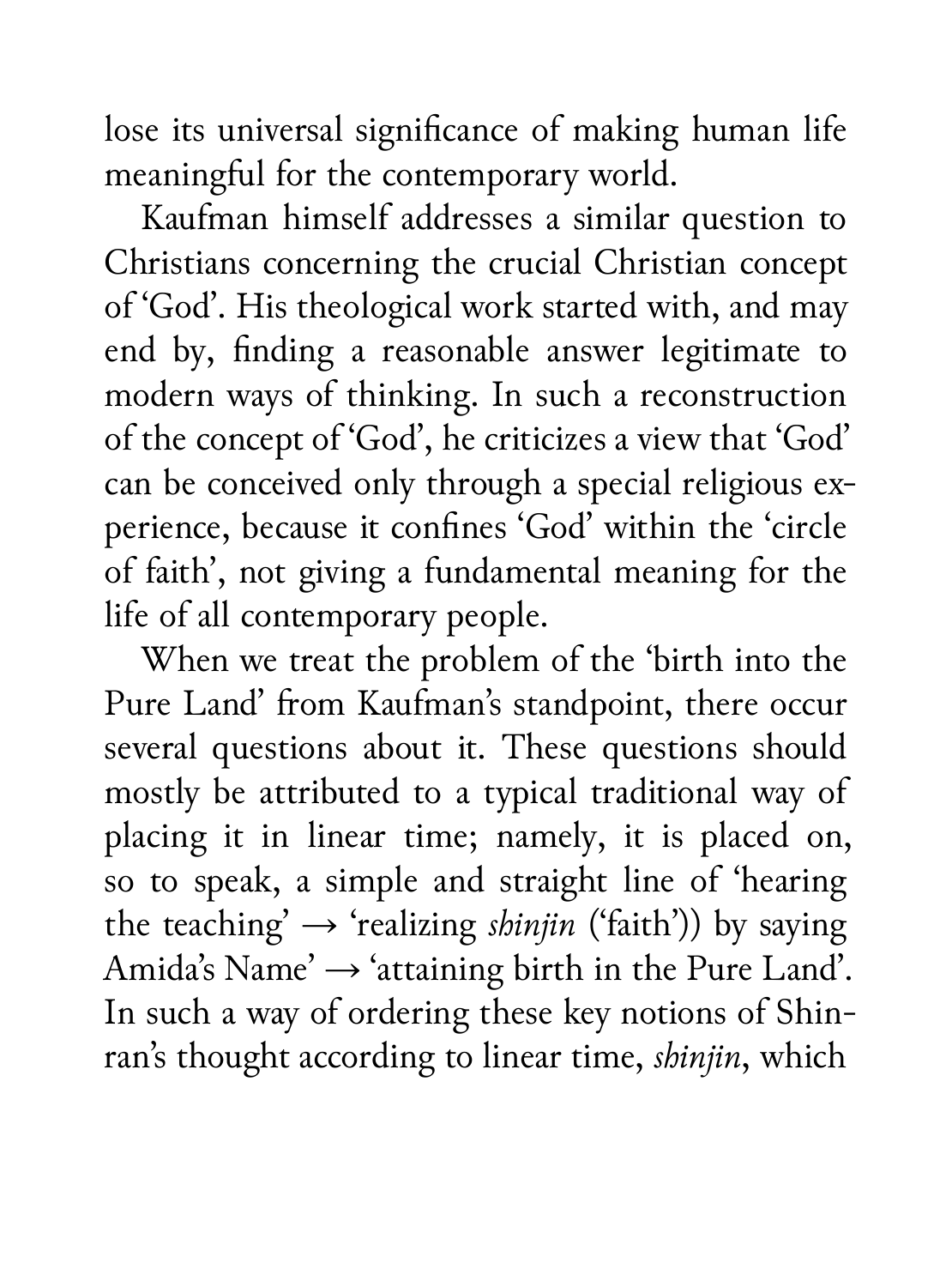is the most primordial in his soteriological system, would lose its true meaning and fall into a mere 'ticket' to get to the Pure Land after death only for having sensual pleasures therein as has been taught and appreciated traditionally within the Shin community.

Regarding *shinjin* as a 'ticket' for attaining birth in the Pure Land has blurred its actual function in the religious life for hundreds of years since the introduction of the Pure Land Buddhism to Japan in spite of the efforts to amend such a view by several Pure Land masters including Shinran. This view also helped to regard the Pure Land as a place where people escape into from actual human life full of sorrows and pains which are difficult to deal with. In this sense, for those who consider the Pure Land in such a way, it becomes a 'future paradise' without giving a concrete meaning for the present life.

There is another way of thinking of *shinjin* as a product of religious intuition, through which 'birth in the Pure Land' is to be only mystically experienced beyond the realm of this empirical world. It is a Pure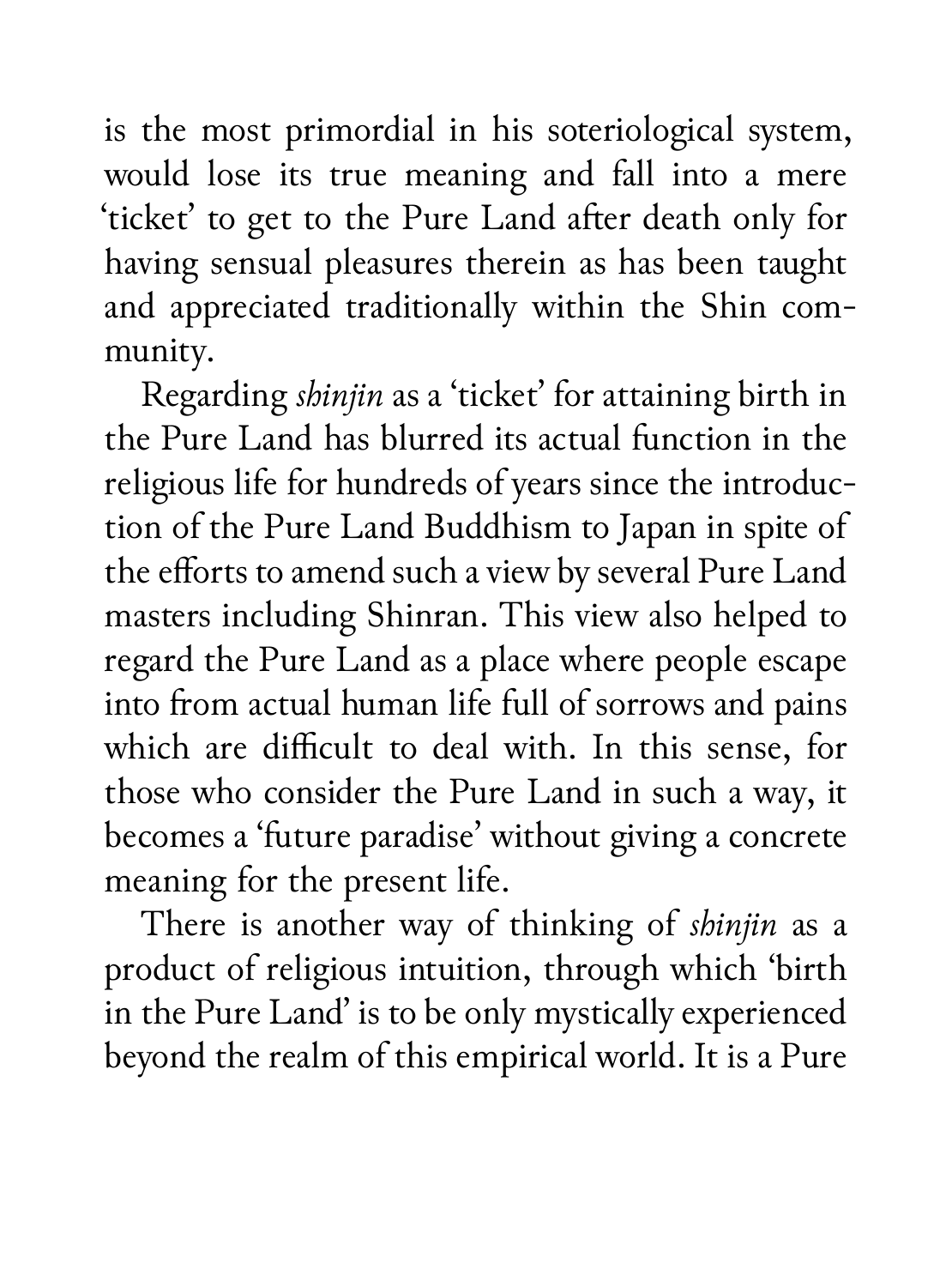Land Buddhist version of the 'revelation of God' in Christian sense. However, equating our present existence with Amida and seeing this actual world as nothing other than the Pure Land through intuition was strictly criticized by Shinran,<sup>2</sup> for in that case the standpoint of 'ordinary beings' (*bombu*) in the Pure Land tradition will be lost and it will be transformed into an esoteric Buddhist tradition for sages. But Kaufman would strictly criticize such a view because it lacks a universal religious significance for the life of people living in the present world.

All we can do, therefore, to make the concept of 'birth in the Pure Land' intelligible for our contemporaries is to reconstruct it on the basis of the true significance of the 'ultimate reality', which is to be traced back to the fundamental truth of Mahayana. To speak of the concept of 'birth in the Pure Land' from the standpoint of the Mahayana, the concept of 'return to this world' 還相回向 (*genso-eko*) is indispensable to make the concept more meaningful than

²Yoshifumi Ueda, ed., *The True Teaching, Practice and Realization of the Pure Land Way*, Vol. II (Kyoto, 1985), p. 201.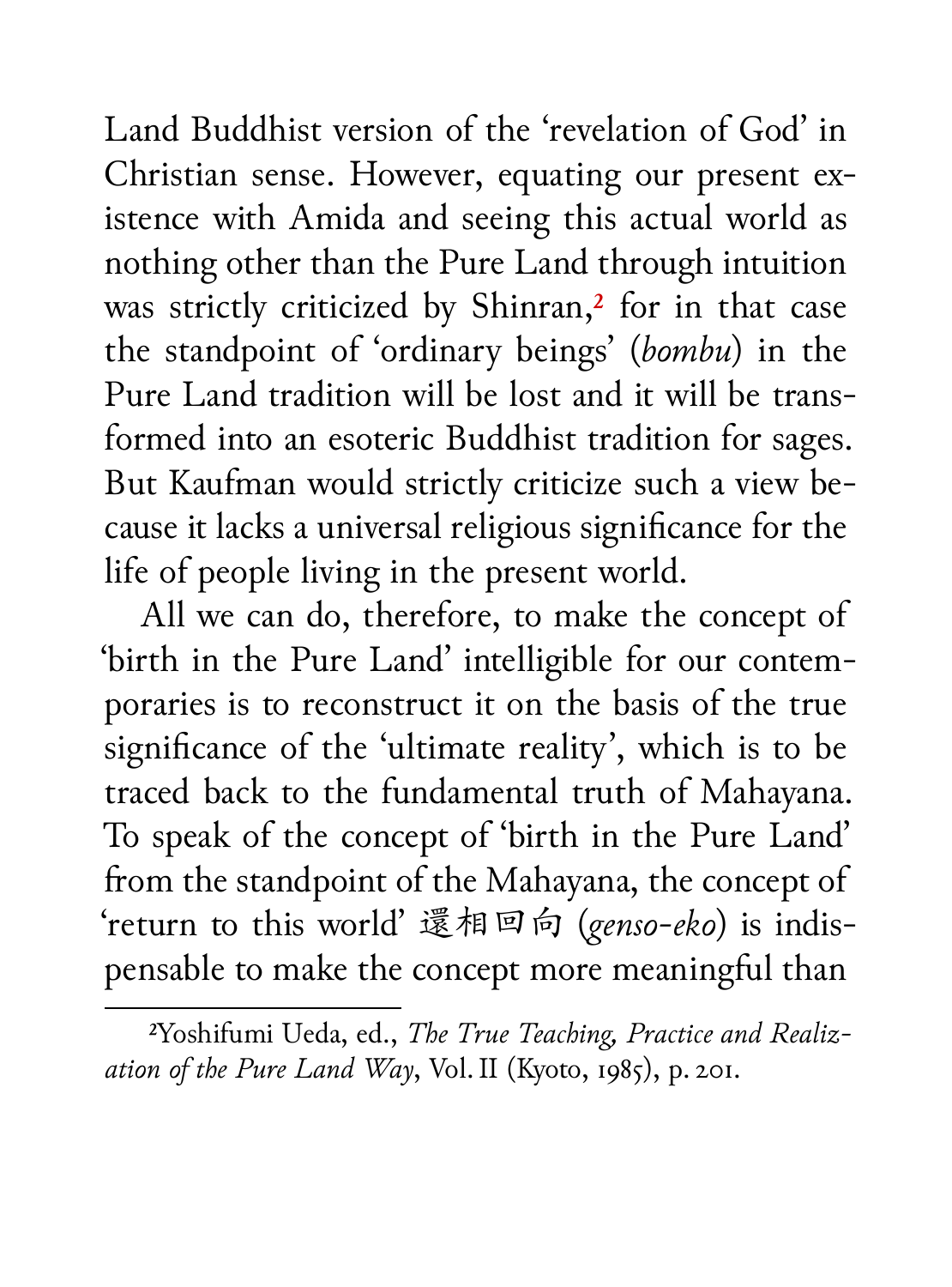it literally expresses. The concept of 'return to this world' however, has also been understood on a linear basis as mentioned above, which will hardly be acceptable by modern people. In this sense, we also have to rethink this concept in the light of the fundamental Mahayana doctrine.

The central purpose of my presentation is to claim that *shinjin* or *nembutsu* as revealed by Shinran is nothing but the Mahayana Bodhisattva path, and that it is the concept of 'return to this world' which fulfills the actual significance of the Mahayana Bodhisattva path to its utmost.

#### **II**

Placing the concept of 'birth in the Pure Land' on linear time and regarding it as a posthumous matter has long occupied the minds of Pure Land followers and has readily been accepted by them. 'Despising this defiled world and hoping to be born in the Pure Land' used to be a slogan of the Pure Land tradition in this country. It was only after Western ways of thinking were introduced to Japan following the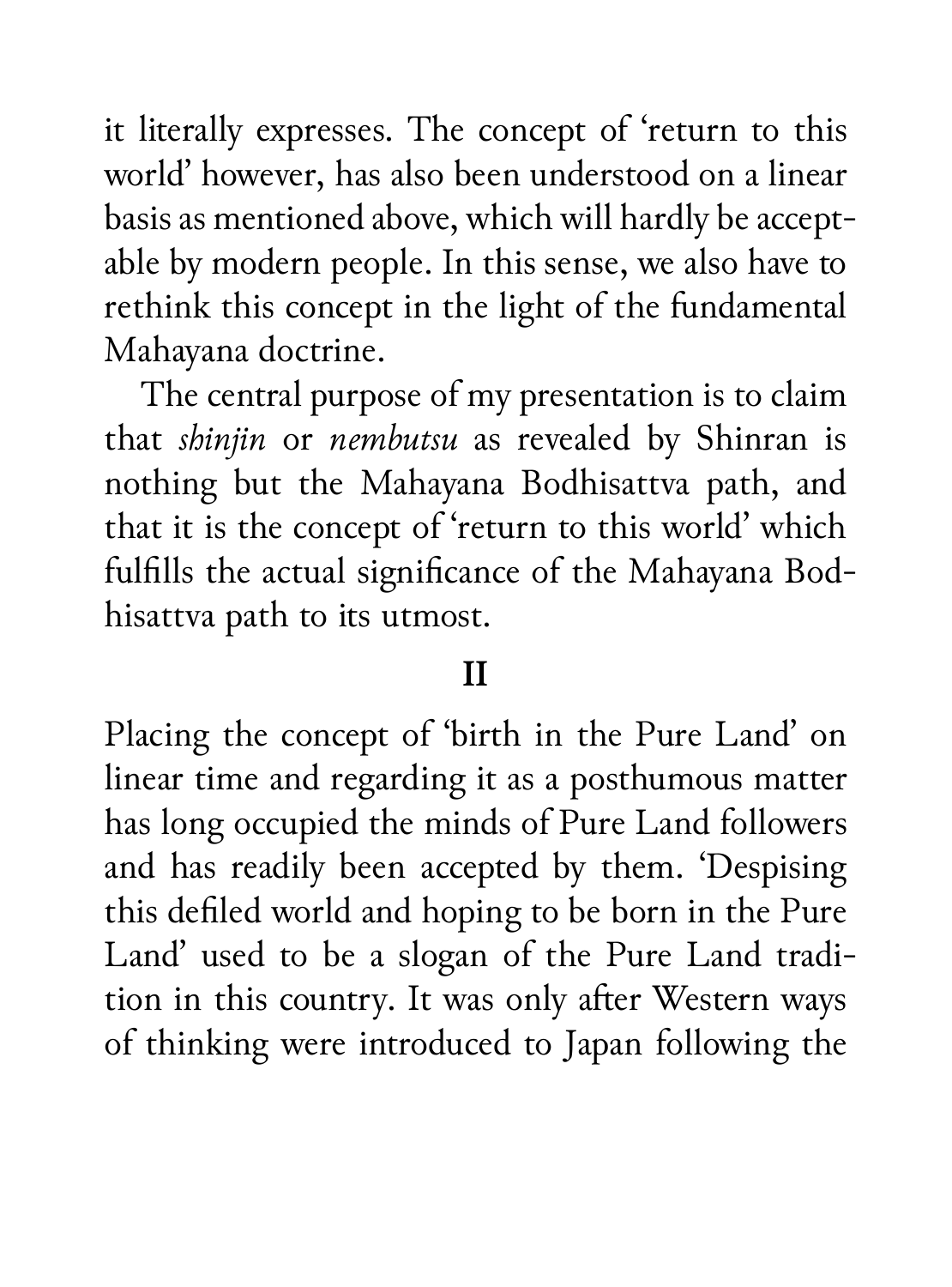Meiji Imperial Restoration that such a view began to be grasped from another perspective with a strict criticism of the 'orthodox' way of viewing it. And yet, such a view still remains deep at the bottom of many people's minds in this country even to this day.

It was Nonomura Naotaro who first had doubts about the traditional interpretation of 'birth' limited only to a posthumous state. His criticism of the traditional view had two aspects; one is that the final purpose of the Pure Land teaching is not to be born in the Pure Land after death, and the other is that all the myths or mythological expressions of the Pure Land scriptures are no more than the means to lead us to '*shinjin*' (or in Nonomura's terminology, *jinshin* or 'deep mind') which Shinran advocated in order to let us know the true religious significance of our lives.³ His claim, however, was too radical a one to be accepted by the 'orthodox' scholars of the Nishi-Hongwanji at that time, and it resulted in him being purged from his post at Ryukoku University. This

³Nonomura Naotaro, *Jodokyo Hihan* ('A Criticism of Pure Land Buddhism'), (Chugai Shuppansha, Kyoto, 1923).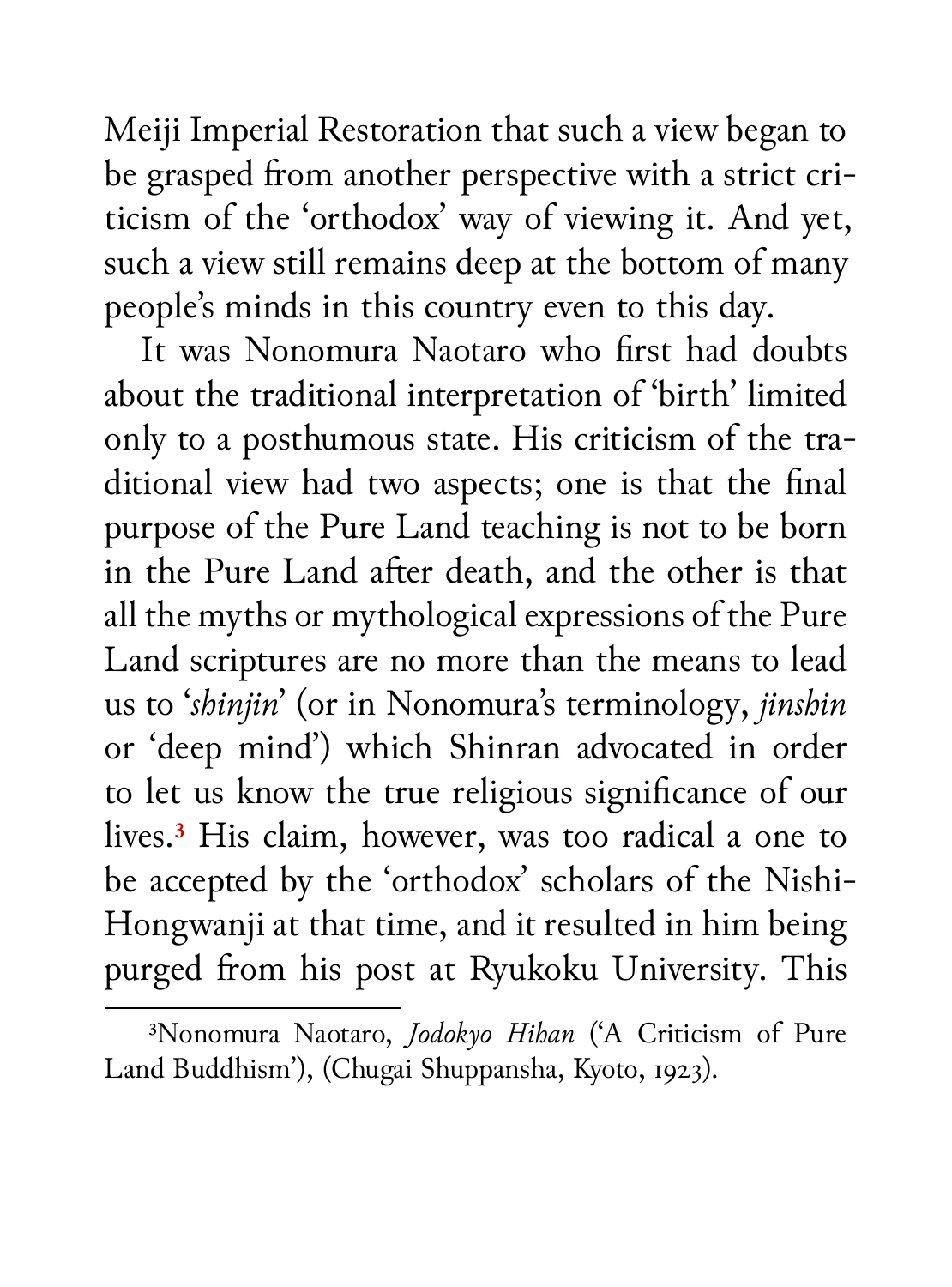was almost eighty years ago.

Similar pressures were brought upon Soga Ryojin and Kaneko Daiei at Otani University for their 'heretical' interpretations of 'birth' and 'the Pure Land'. As successors of Kiyozawa Manshi, who aimed at the reconstruction of the teaching of the Higashi-Hongwanji in order to make it understandable to people who were being brain-washed by Western ways of thinking, Soga's claim was to find Amida at the deepest level of one's existence, in a way which cannot be objectified as something existing over and against us. Kaneko also tried to place the Pure Land within the sphere of the spiritual realm which is not objectifiable unlike the 'orthodox' way of taking it as a concrete world existing somewhere apart from this world. Both Soga and Kaneko developed their understanding by taking over Kiyosawa's firm belief that religious truth is to be subjective and personal, which can be summarized in his words that 'We do not believe in Buddha or God because they actually exist; they exist because we believe in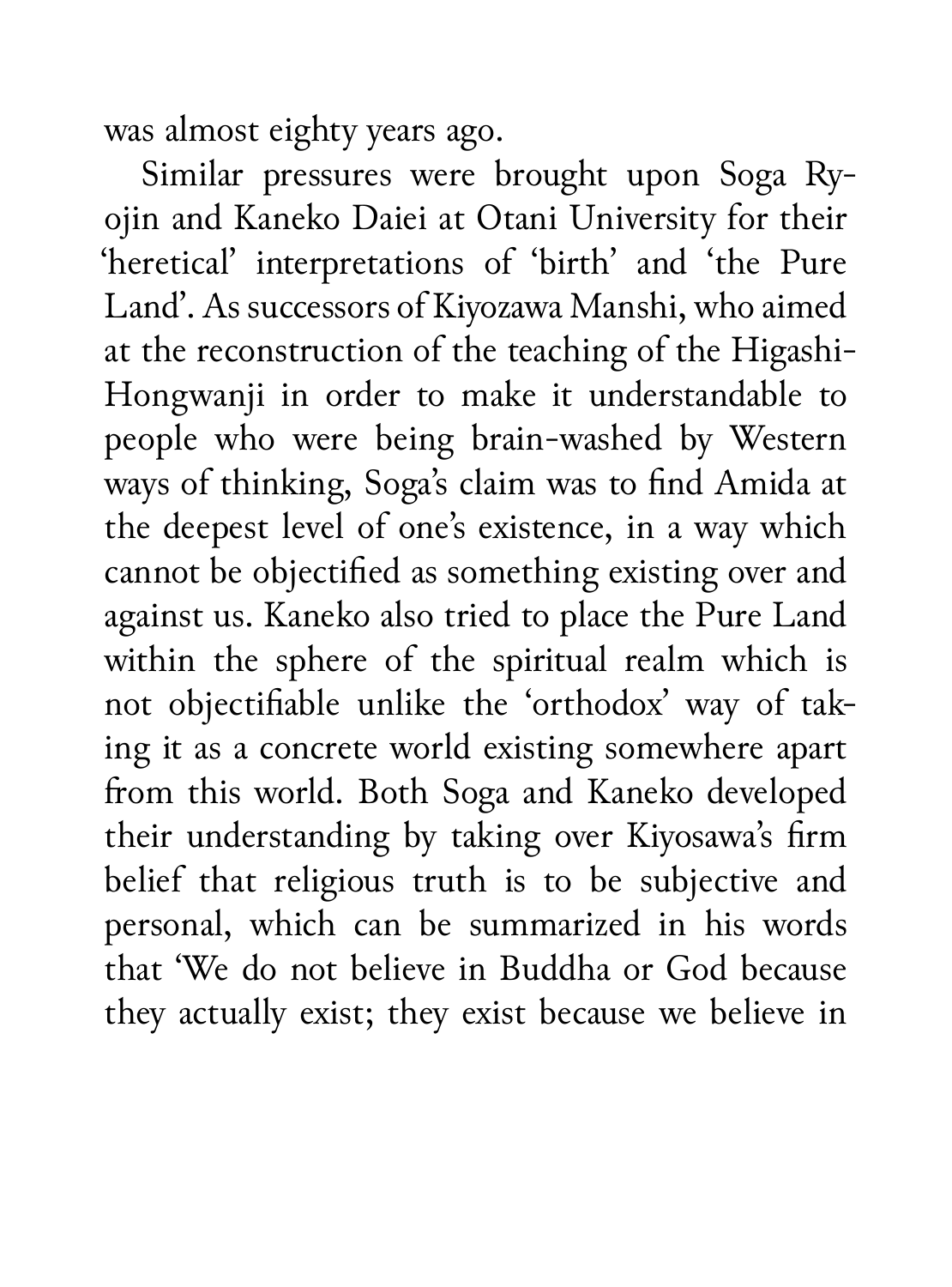them'.<sup>4</sup> It goes without saying that such a claim was a challenge against the traditional and 'orthodox' view that everything concerning the religious life of Shin Buddhists starts from believing in the factual existence of Amida and Pure Land somewhere in the universe and sometime after death.

We have, here, come back to a point that the Pure Land 'is not a real place at all, but basically a symbol for a different state of mind' as Gordon Kaufman criticizes it for not being acceptable to common people. Though Kaufman is suspicious about this, the 'practicer of *shinjin*' in the true sense of Shinran's terminology, neither grasps their 'birth in the Pure Land' as a symbolic psychological matter, nor do they believe in it as a real substantial place which we reach after death. A 'practicer of *shinjin*' overcomes both extremes.

In the above sense, the following description by D. T. Suzuki may sound similar to what Kaufman rejects as the 'symbolic' understanding of Amida and

⁴Kiyosawa Manshi, *Waga Shinnen* ('My Faith') (Chuo Kouronsha, Tokyo, 1970, p. 195).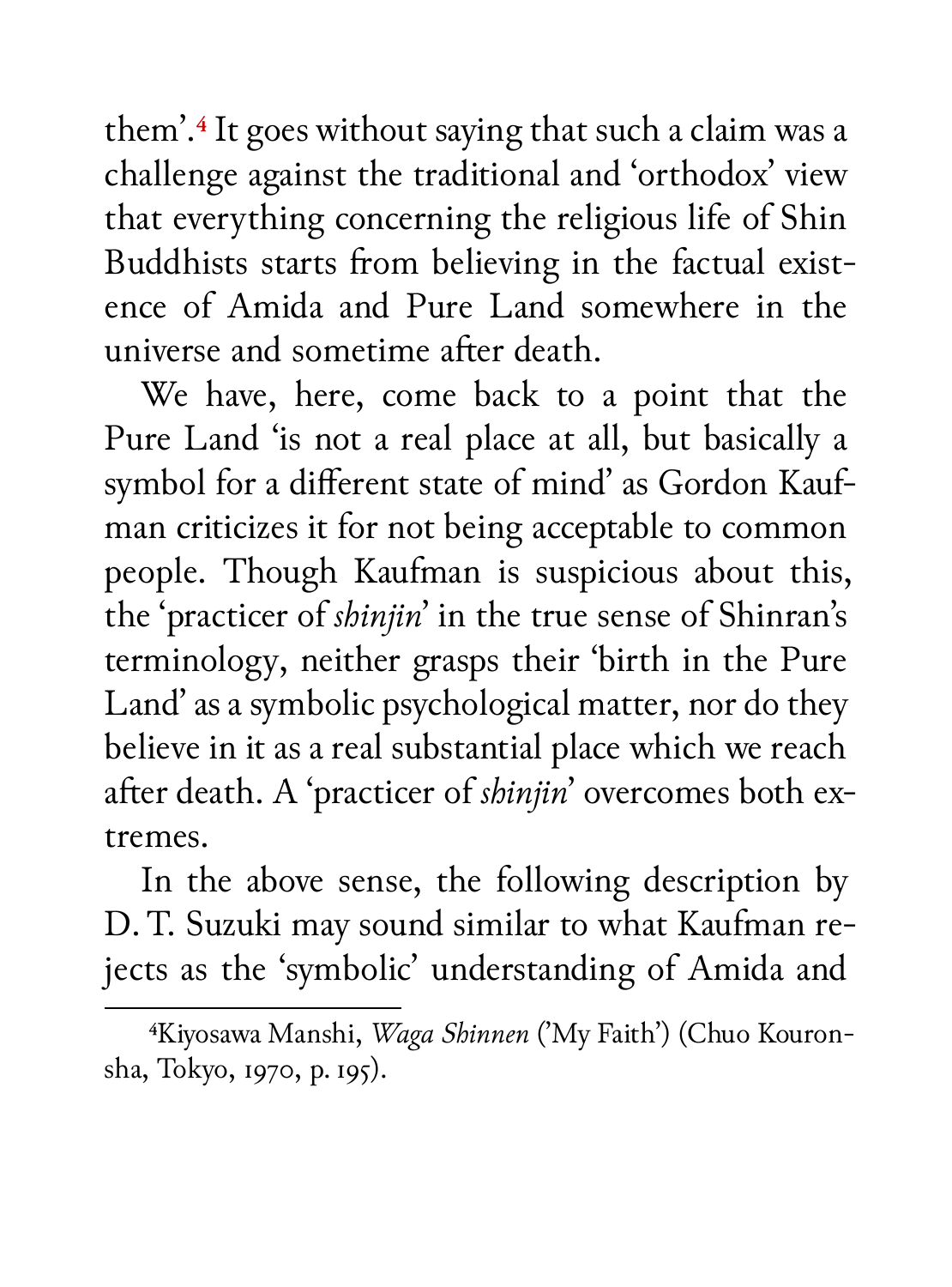the Pure Land as only appreciated by 'sophisticated' Buddhists:

> We don't go out of this world in order to be born in the Pure Land but we carry the Pure Land all the time. Being born in the Pure Land means discovering the Pure Land in ourselves… My conclusion is that Amida is our inmost self, and when that inmost self is found we are born in the Pure Land. The kind of Pure Land located elsewhere, where we stay, is most undesirable.<sup>5</sup>

This view by Suzuki may be acceptable from the standpoint of a Zen way of thinking which is quite similar to the following claim by Shin'ichi Hisamatsu:

> Searching neither for Buddhas or Gods outside of man, nor for paradise or

⁵D. T. Suzuki, *Shin Buddhism* (Harper & Row, New York, 1970), pp. 40-41.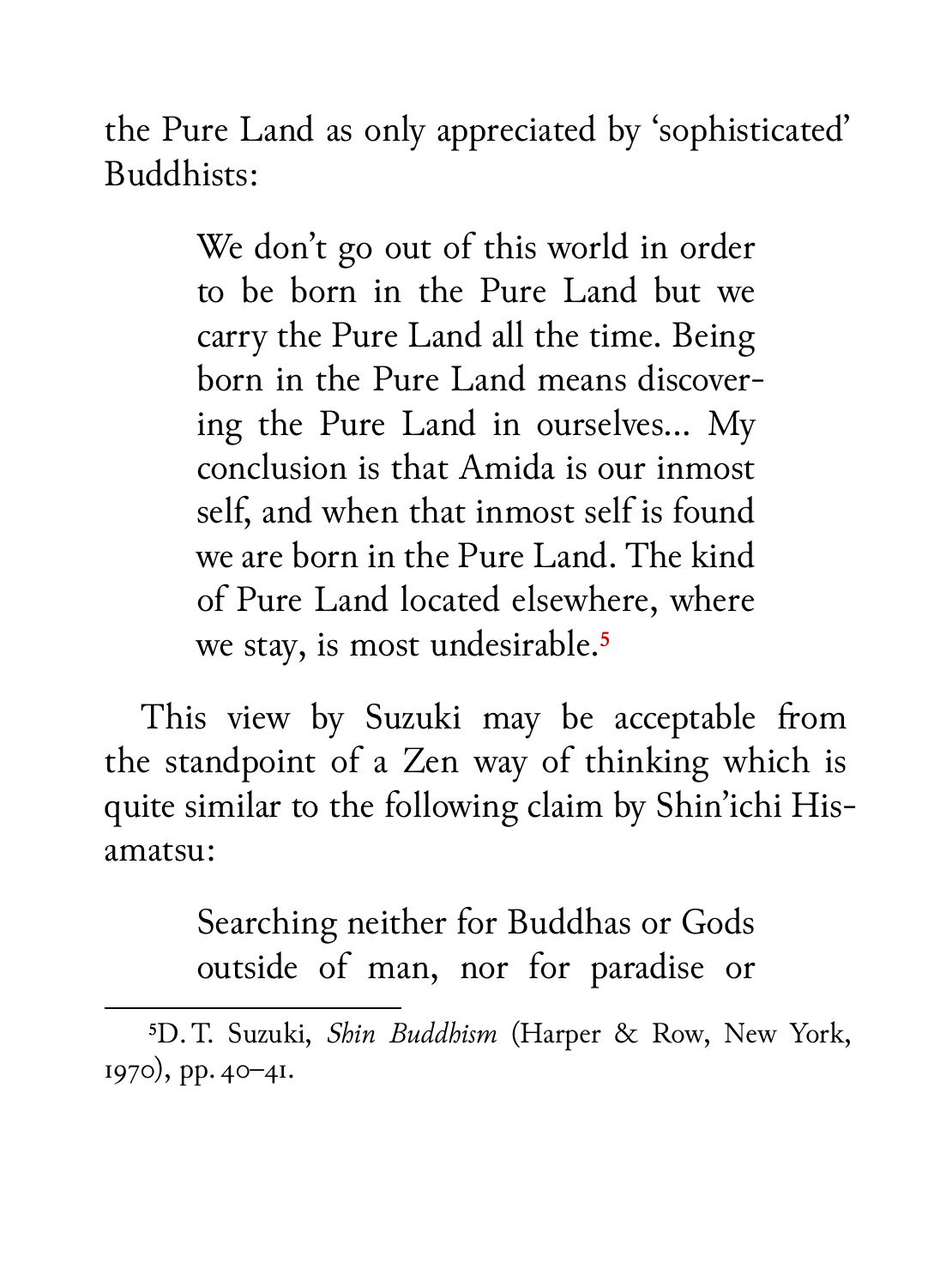Pure Lands in other dimensions, Zen advances man as Buddha and actual existence as the Pure Land.<sup>6</sup>

Even if we admitted such an interpretation by Zen thinkers, it would stand opposed to Shinran's lamentation as seen in the *Kyogyoshinsho*:

> The monks and laity of this latter age and the religious teachers of these times are floundering in concepts of 'self-nature' and 'mind-only', and they disparage the true realization of enlightenment in the Pure Land way.<sup>7</sup>

It would be sufficient only to say that Shinran's standpoint is based on the actuality of *bombu* ('ordinary unenlightened being') in whom the dichotomy of

⁶Hisamatsu Shin'ichi, 'Zen as the Negation of Holiness' in Franck, ed., *The Buddha Eye* (New York, 1982), p. 173.

⁷Yoshifumi Ueda, ed., *The True Teaching, Practice and Realization of the Pure Land Way*, Vol. II (Hongwanji International Center, Kyoto, 1985), p. 201.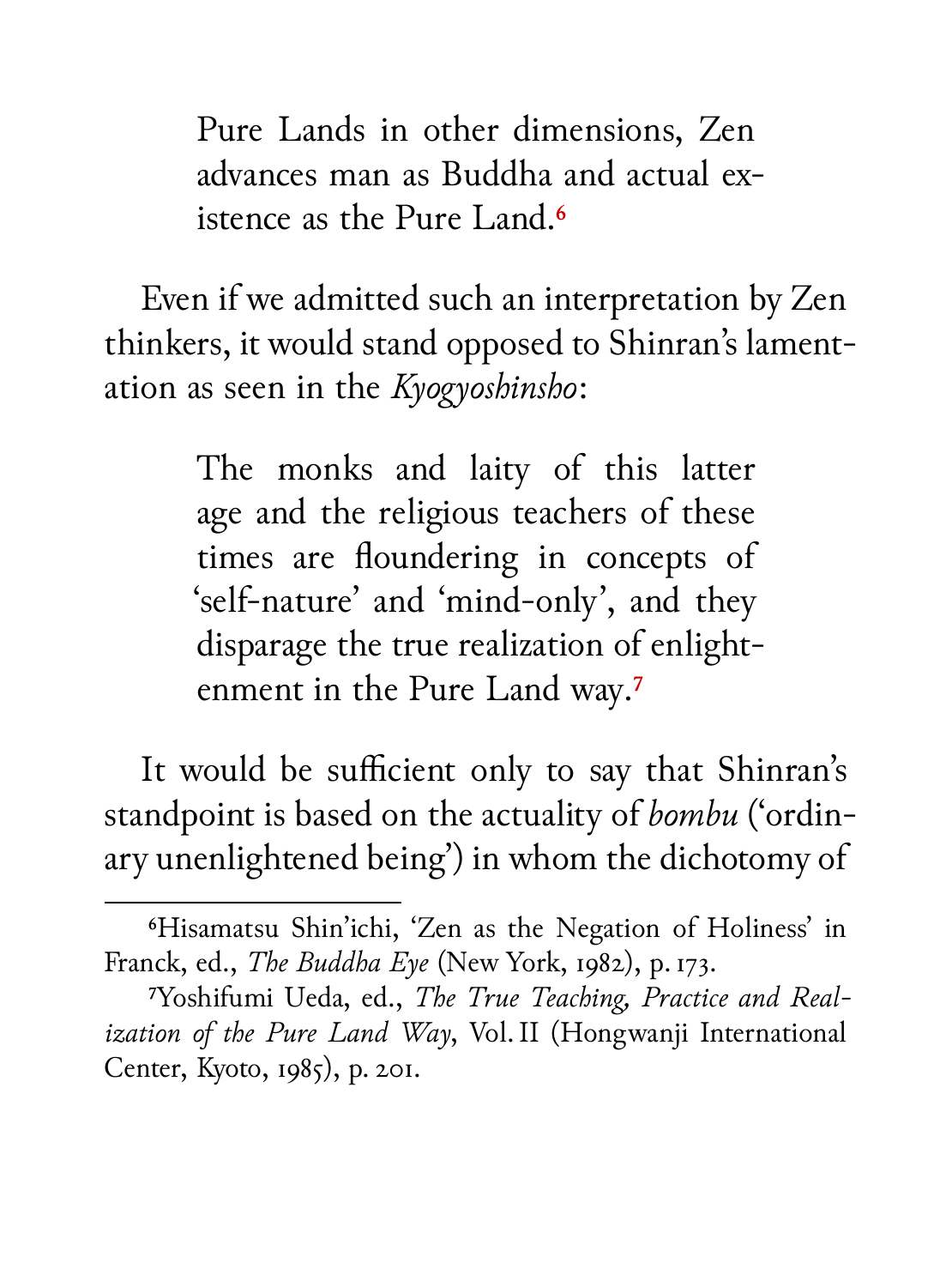man and Amida and that of this world and the Pure Land is impossible to overcome. Moreover, if such a dichotomy can be overcome as Suzuki and Hisamatsu argue, there would be no room for the salvation of *bombu* through Amida's working.

### **III**

We have, so far, noted that there are roughly two types of thinking regarding 'birth in the Pure Land', one of which is to place it in linear time after death as being 'born' into a place called the 'Pure Land' which is generally conceived as being a substantial entity; the other is to equate Amida and Pure Land with our inmost self and this actual world we are living in, which we can realize through a special religious intuition. Which of the two is correct?

We have to say that both may be accepted and also rejected by Shinran because, for Shinran, 'birth into the Pure Land' never fulfills its true significance without the realization of '*shinjin*', an awakening to the universal compassion working on everyone of us.

In this sense, the concept of 'birth in the Pure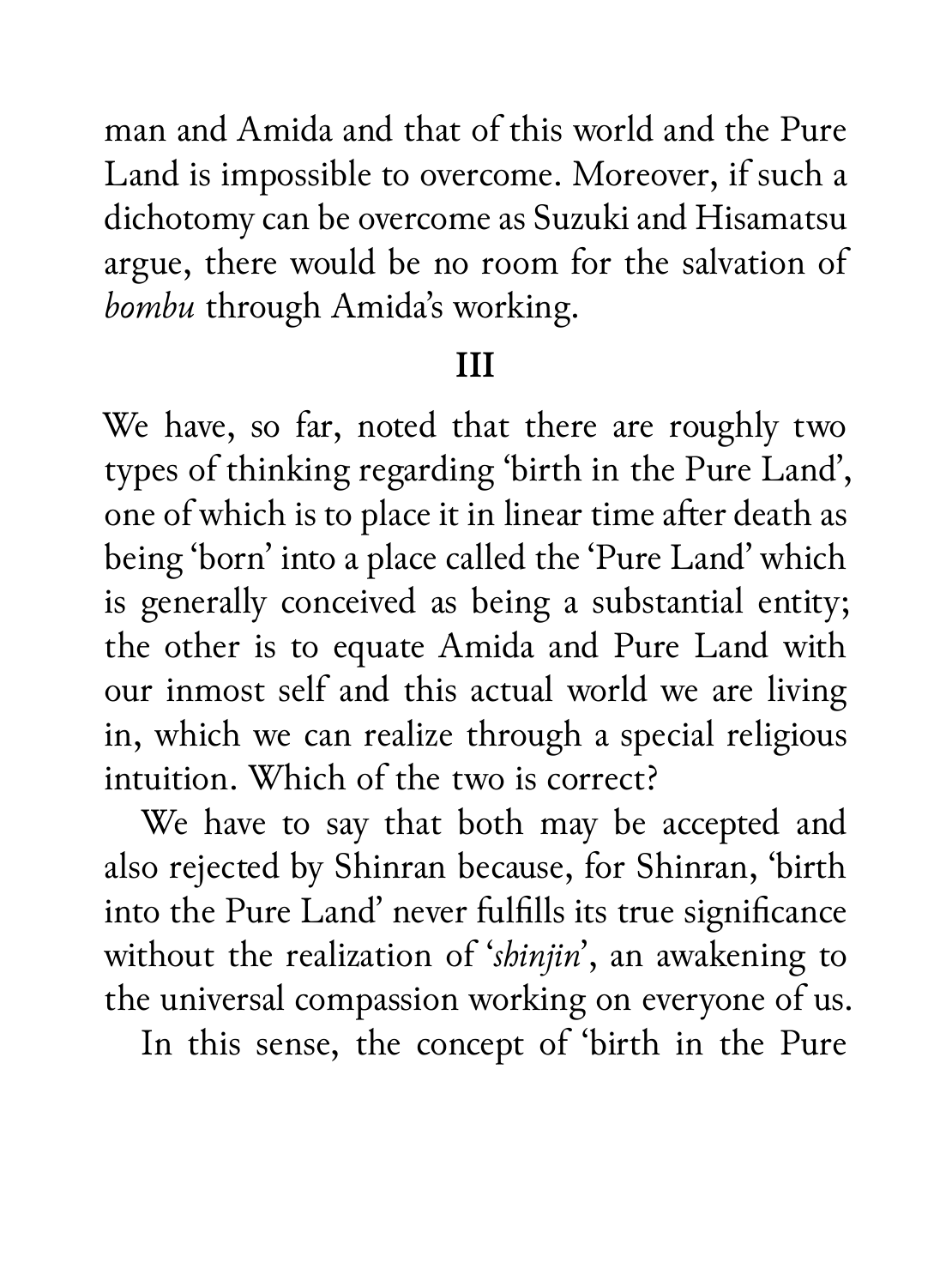Land' is explicated as something which reveals the resultant state of *shinjin* in order for us, who are living in the world of cause-and-effect, to be led to such an awakening. Therefore, some might well anticipate, through *shinjin*, that they will be born in the Pure Land beautifully adorned as the various sutras describe and, others, that they will go to a world of nothingness. Either may be right if it is spoken of with *shinjin*.

This sort of discussion has been repeated for a long time since the introduction of Western ways of thinking, or even before then, and seems likely to continue as long as the Shin doctrine is comprehended only theoretically. But from the perspective of viewing Shin Buddhism as a Mahayana Bodhisattva path, i.e. on the basis of religious practice, the problem of 'birth in the Pure Land', with the abovementioned two ways of answering, it would merely have a secondary significance. In other words, the assumption that 'birth in the Pure Land' has its utmost importance as the final goal of Shin practice would only perplex people within and without the tradition.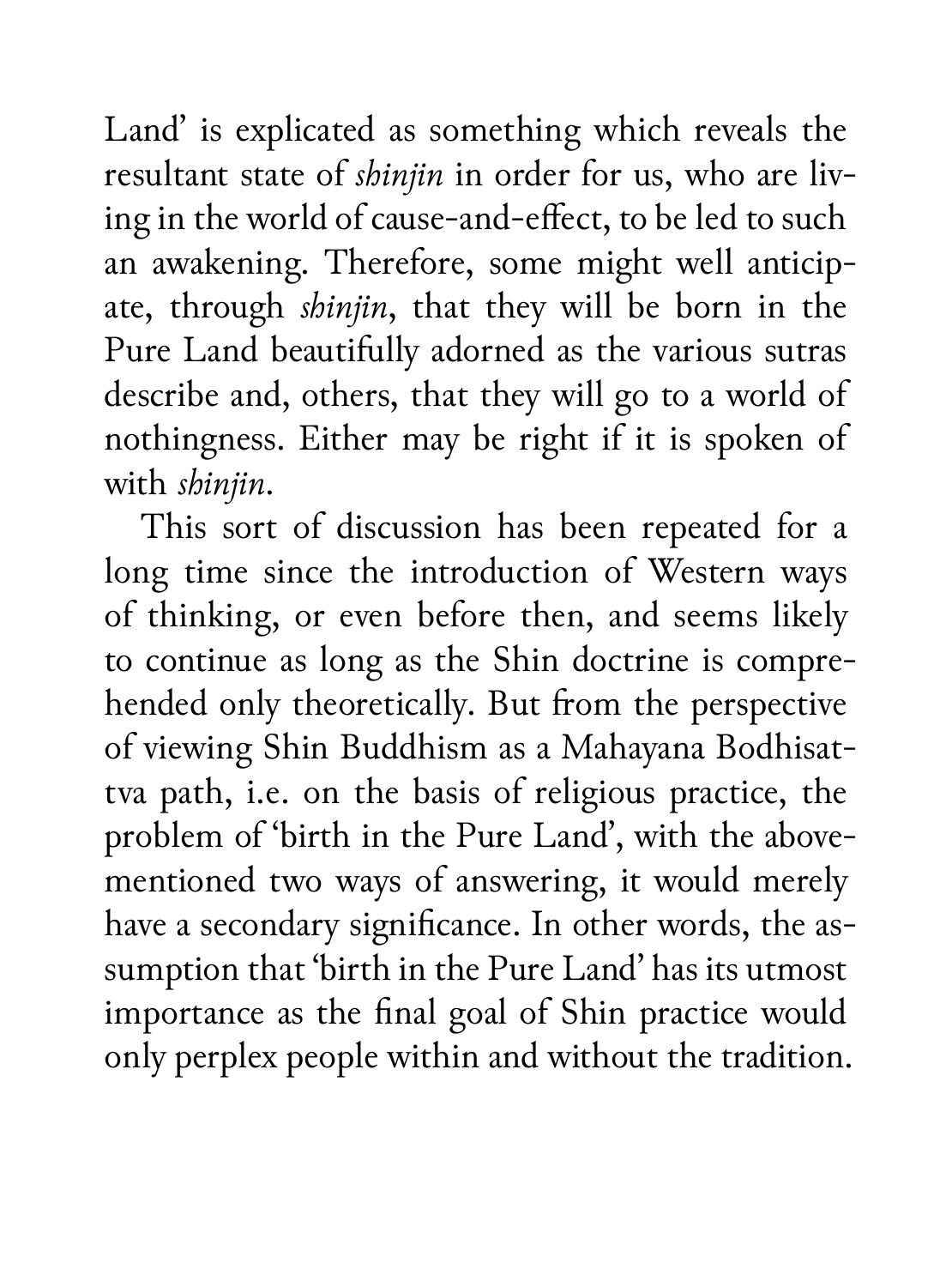When we read Shinran carefully, we necessarily find the liberation from the present state in which we find ourselves to be his central concern and thus our future destiny is a secondary one. It is clear that *shinjin* is his central concern and it is this *shinjin* that locates Shin Buddhism right on the Mahayana Bodhisattva path. The issue of 'birth into the Pure Land' and when it is realized, whether at the present moment or after death, should be explored within this dimension.

The concept of 'return to this world' which is usually conceived of as something we perform after 'birth in the Pure Land' upon death, should be reconstructed from the perspective of the Mahayana Bodhisattva path. Needless to say, this concept represents the Pure Land Buddhist version of the Mahayana idea of 'benefiting others' along with 'benefiting oneself', both of which are necessarily required of a Mahayana Bodhisattva for the fulfillment of their ideal. Shin Buddhism, however, has long been conceived as a Buddhist school associated only with a very personal and individual salvation. Consequently,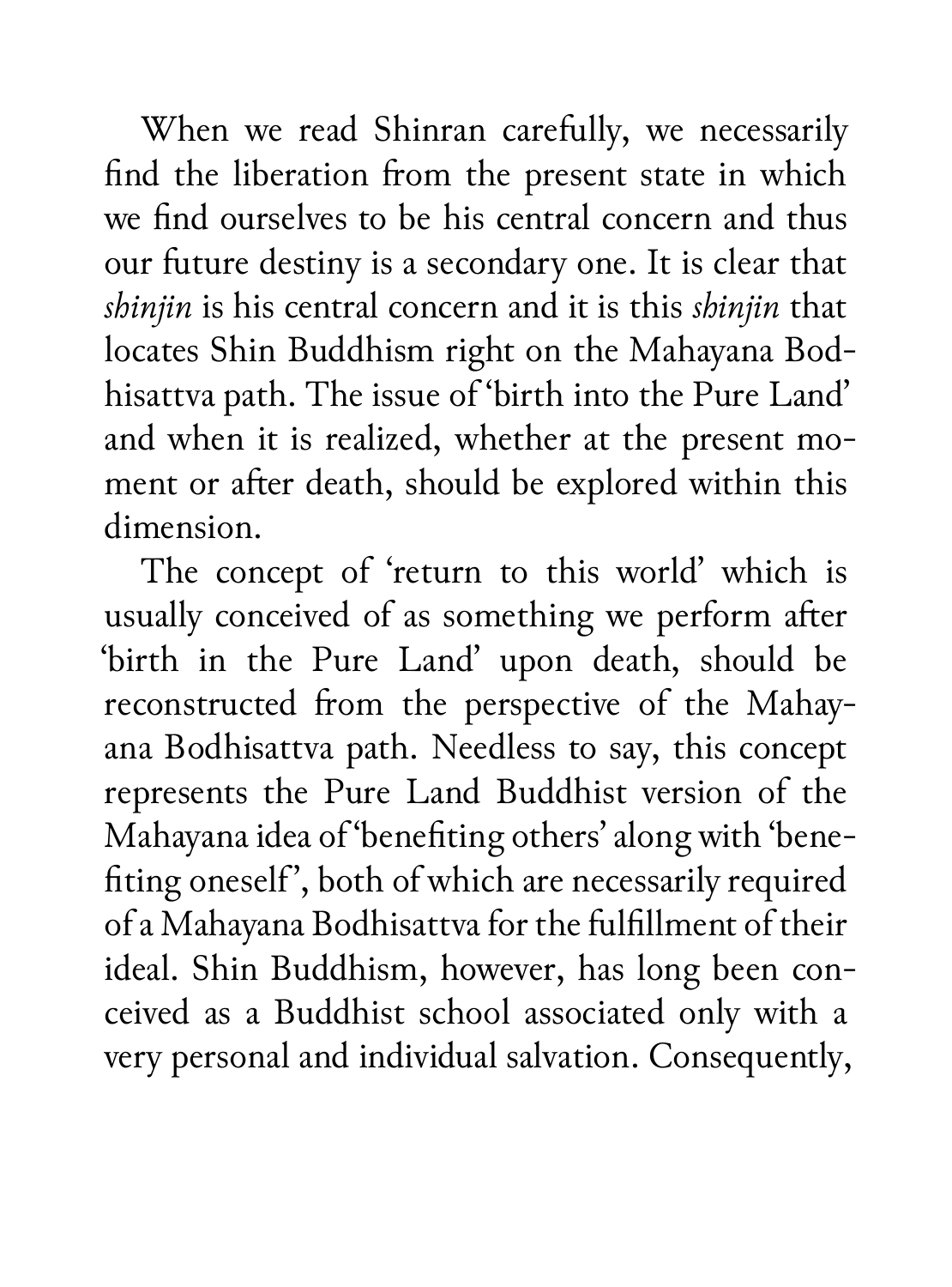*shinjin* is regarded as a special sort of self-satisfaction; as a matter of course, it tends to confine one to one's inner self and is not opened up to the outside world. This seems to be a natural effect of the aspect of shinjin which explores one's true nature from a negative perspective. The negative aspect that one is full of blind passions and bound with evil karma, not having the remotest possibility of reaching enlightenment or being saved, is truly an awakening developed through *shinjin* but it does not necessarily mean the impossibility of the salvation of other people. The concept of 'return to this world' as a Pure Land Buddhist expression of 'benefiting others'—the ideal of the Mahayana Bodhisattva path—should not be considered apart from 'benefiting oneself' expressed as attaining 'birth in the Pure Land'.

In addition to the fulfillment of 'benefiting others', the concept of 'return to this world' can also be regarded as a Pure Land Buddhist version of the Mahayana concept of 'nirvana of no abode' (J. *mujusho-nehan*; Skt. *apratisthita-nirvana*). The notion of Shinran's concept of 'return to this world'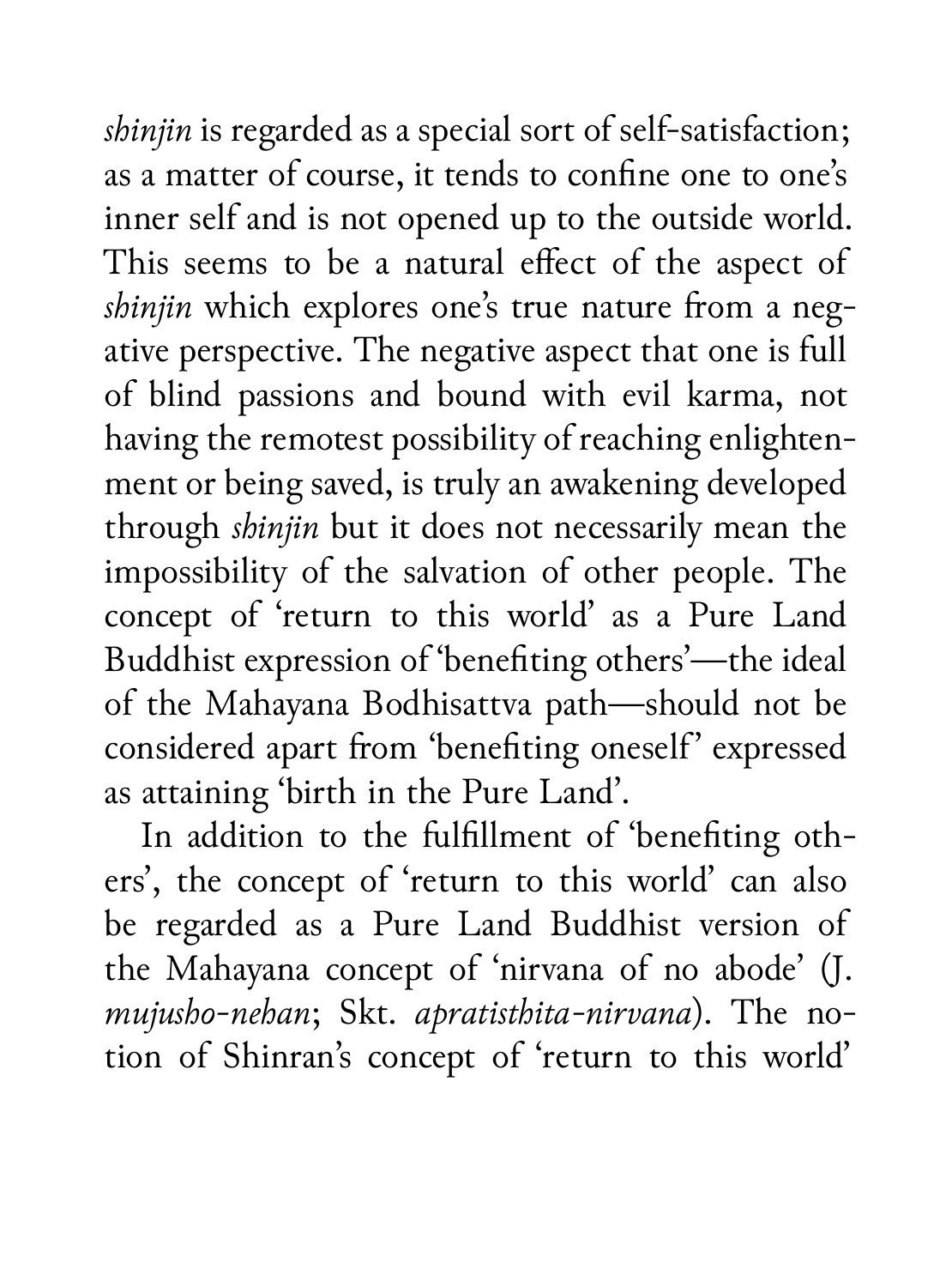is based on the Twenty-second Vow of Amida described in the *Larger Sutra of Immeasurable Life*, which states:

> When I attain Buddhahood, the bodhisattvas of other Buddha-lands who come and are born in my land will ultimately and unfailingly attain [the rank of] 'succession to the position [of Buddhahood] after one lifetime'except for those who, in accordance with their own original vows to guide others freely to enlightenment, don the armour of universal vows for the sake of sentient beings, accumulate roots of virtue, emancipate all beings, travel to Buddha-lands to perform bodhisattva practices, make offerings to all the Buddhas and Tathagatas throughout the ten quarters, awaken sentient beings countless as the sands of the Ganges, and bring them to abide firmly in the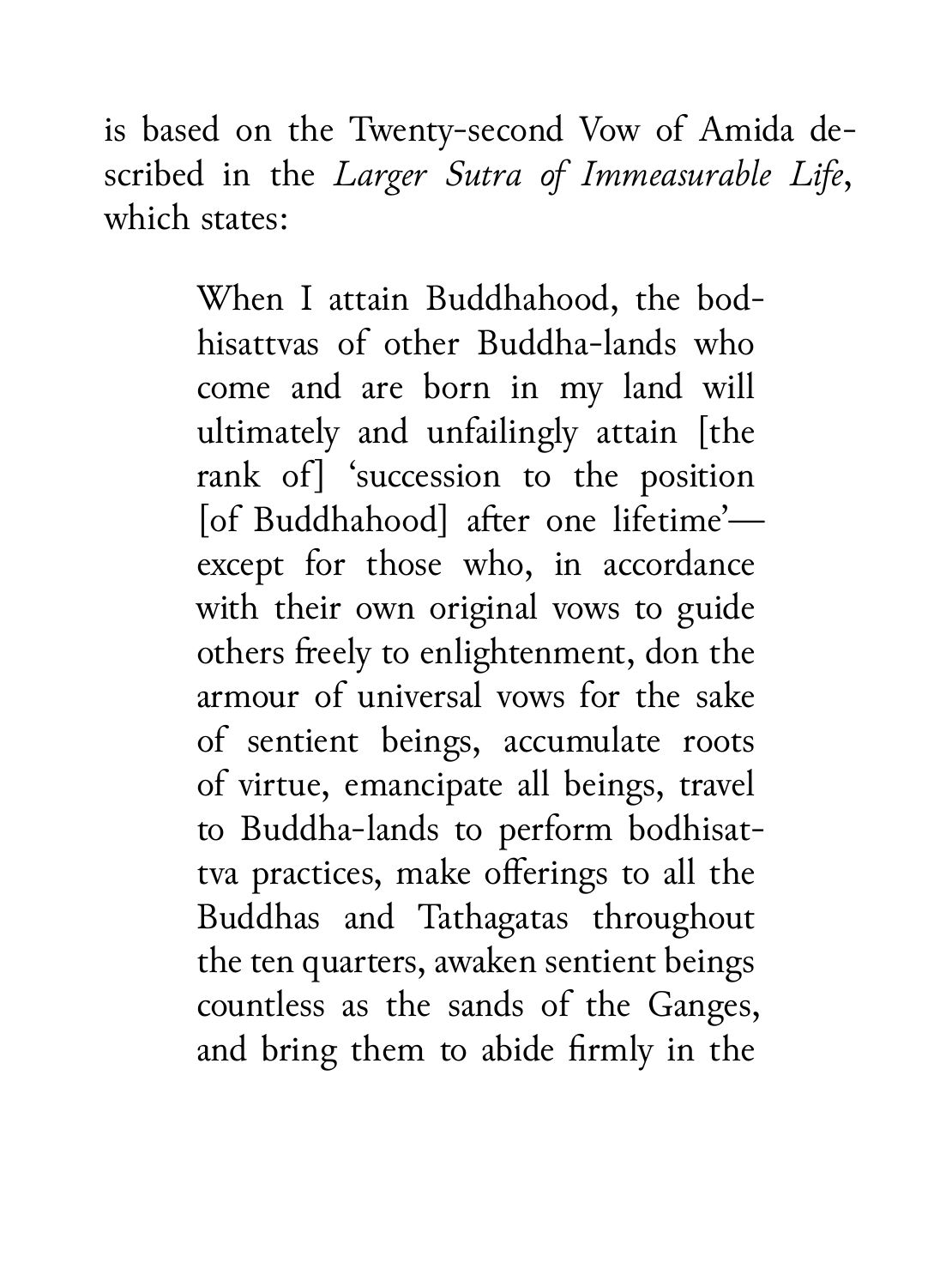unexcelled, right, true way. Such bodhisattvas surpass ordinary ones, manifest the practices of all the bodhisattva stages, and discipline themselves in the virtue of Samantabhadra. Should it not be so, may I not attain the perfect enlightenment.<sup>8</sup>

The intent of this Vow is that Bodhisattvas (Pure Land practicers) who are born into the Pure Land immediately dwell in the assured state for becoming Buddhas except those who wish to return to this world in order to save others. However, among the names of this Vow called by Shinran 'the Vow of necessary attainment of the rank next to Buddhahood', 'the Vow of attainment of Buddhahood after one lifetime', and 'the Vow of directing virtue for our return to this world'—more emphasis was put on 'the Vow of directing virtue for our return to this world' than

⁸Yoshifumi Ueda, ed., *The True Teaching, Practice and Realization of the Pure Land Way*, Vol. III (Hongwanji International Center, Kyoto, 1985), p. 368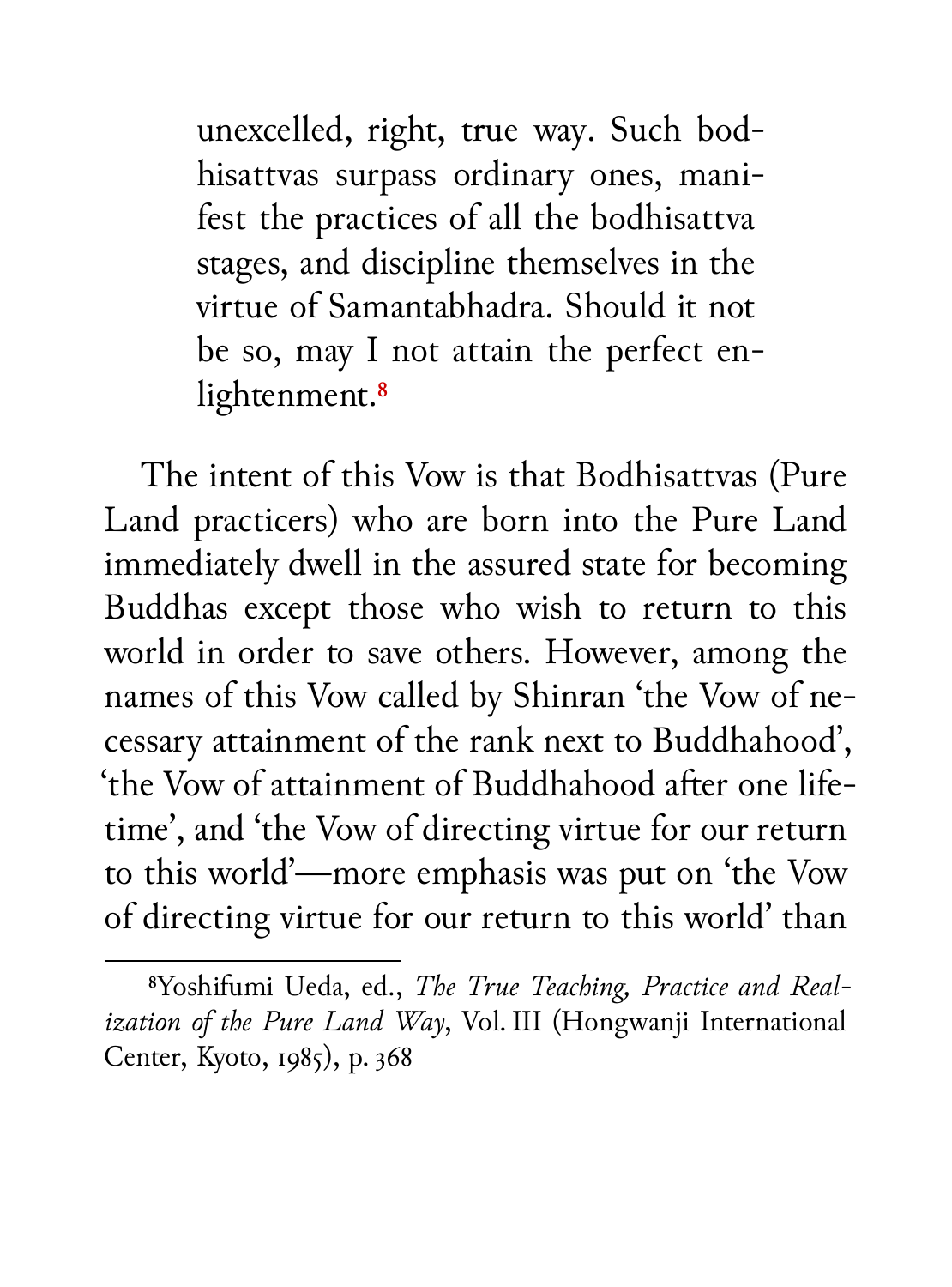the other two. Such an interpretation is based on Vasubandhu's 'fifth gate of emergence':

> With great compassion, one observes all sentient beings in pain and affliction, and assuming various transformed bodies to guide them, enters the gardens of birth-and-death and the forests of blind passions; freely sporting there with transcendent powers, one attains the state of teaching and guiding. This is brought about by the directing of virtue through the power of the Primal Vow.<sup>9</sup>

With a detailed comment by T'an-luan on this passage, Shinran developed further the concept of 'return to this world' as Amida's virtue directed in order for us to realize the true significance of *shinjin* in terms of the Mahayana Bodhisattva path. The 'orthodox' interpretation of this, however, is that immediately after attaining 'birth in the Pure Land'

<sup>&</sup>lt;sup>9</sup>Ibid., p. 365.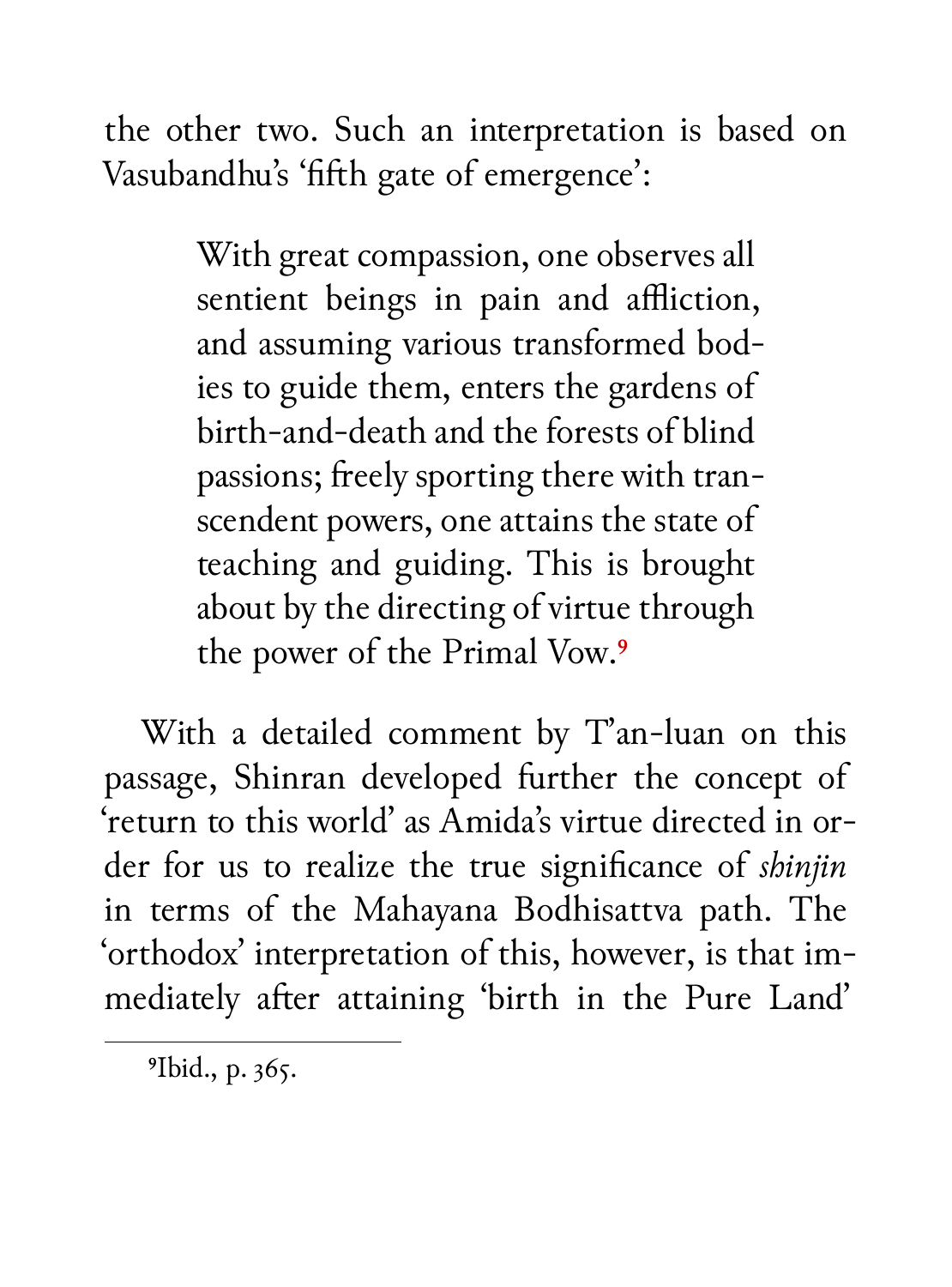upon death, one returns to this world in order to save others who are suffering in this defiled world. The problem is that it, too, is located only in linear time as stated in the above, and is not directly associated with the present moment of realizing *shinjin*.

We cannot but say that in Shinran's thought there is an element which equates *shinjin* (realized at the very present moment) and enlightenment in the Pure Land (generally understood to be attained at the moment of death). In other words, an equation of the present and future time, namely, the one-moment of realizing *shinjin* at the present moment, includes the future. As for this, Nishitani Keiji states as follows:

> Simultaneity is defined as a 'unity of time and eternity'. It is an 'atom of eternity' (Kierkegaard) in time, or a moment in which we touch something eternal. 'Present' and 'moment' are that on which such simultaneity is established. A 'moment' is in linear time and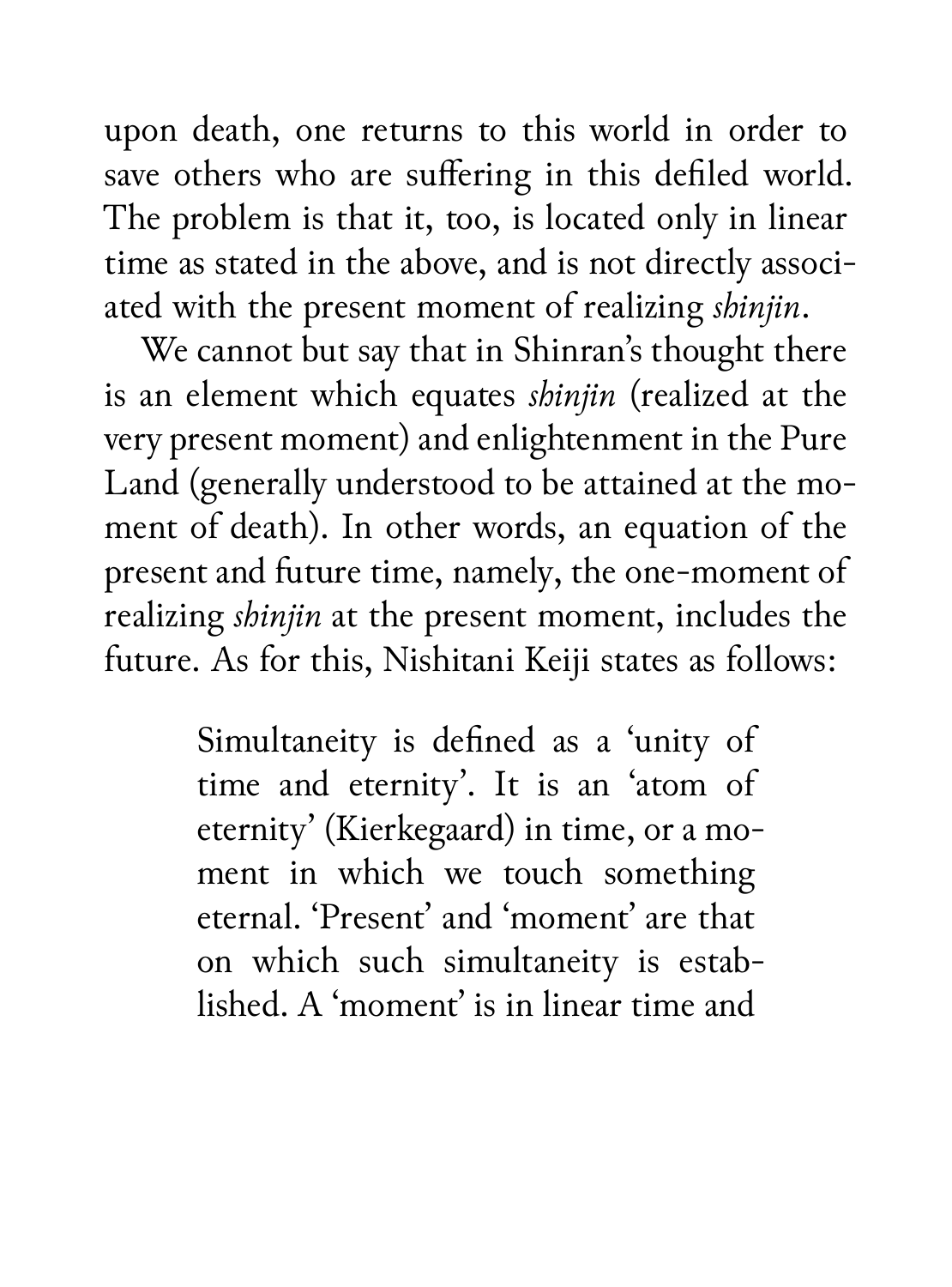yet beyond it.<sup>10</sup>

If we understand *shinjin*, a crucial concept in Shinran's thought, on this basis, the following description will no longer be conceived in terms of linear time only as has been the case in the 'orthodox' view:

> As I humbly contemplate the true essence of the Pure Land path, I understand that Amida's directing of virtue (to sentient beings) has two aspects: the aspect for our going forth to the Pure Land and the aspect for our return to this world (to save all other sentient be $ings).<sup>11</sup>$

Further he praises:

The countless great bodhisattvas of the land of happiness

<sup>&</sup>lt;sup>10</sup>Nishitani Keiji, Shinran ni okeru Tokį no Mondai (The Prob*lem of 'time' in Shinran's Thought*) Gendaigo-yaku Shinran Zenshu, Vol. 10, Kodansha, Tokyo, 1975, p. 116.

<sup>&</sup>lt;sup>11</sup>Kyogyoshinsho (*Chapter on True Teaching*) SSZ, Vol. 11, p. 2.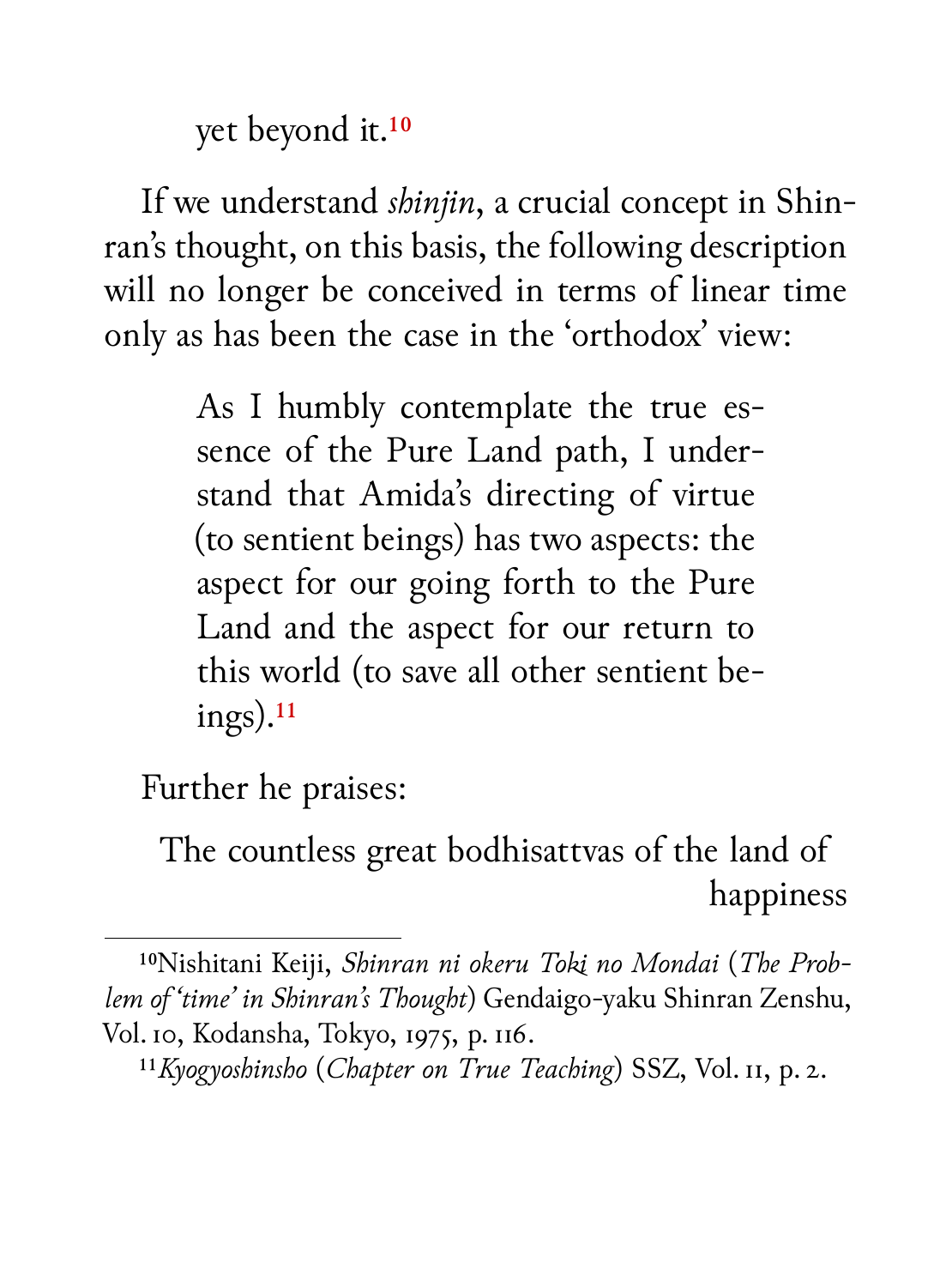Have reached 'succession to Buddhahood after one lifetime'; Entering the compassionate activity of Samantabhadra, They unfailingly work to save beings in defiled worlds.<sup>12</sup>

Those who reach the Pure Land of happiness Return to this evil world of five defilements, Where, like the Buddha Shakyamuni They benefit sentient beings without limit.<sup>13</sup>

## And further:

The directing of virtue for our return to this world is such That we attain the resultant state of benefiting and guiding others; Immediately re-entering the world of beings,

<sup>12</sup>*Hymns of the Pure Land* 

<sup>(</sup>Hongwanji International Center, Kyoto, 1991), p. 19.  $13$ Ibid., p.  $2I$ .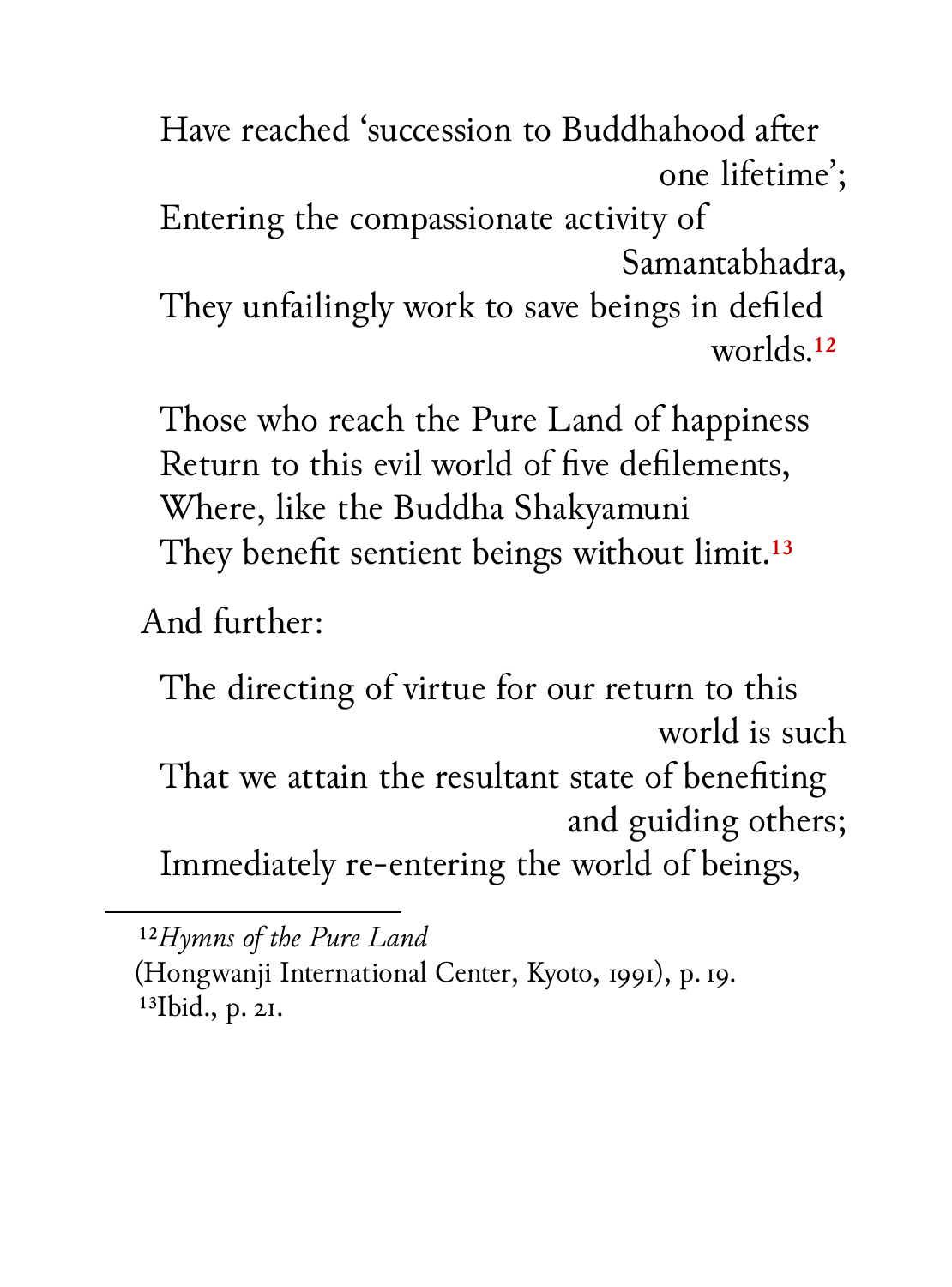We perform the compassionate activity that is the virtue of Samantabhadra.<sup>14</sup>

In these statements and praises by Shinran of the notion of 'return to this world', we can find two perspectives; one is a perspective based on linear time, and the other, beyond time. As stated above, the two aspects of 'birth in the Pure Land' and 'return to this world' have traditionally been taught to be matters pertaining to linear time only. But, if we understand on the basis of Nishitani's view that *shinjin* includes both the present and future (and consequently the past as well), Amida's directing of virtue to beings should transcend linear time, and yet embrace it. A 'practicer of *shinjin*' lives in linear time when viewed from the perspective of living in this world with a limited physical existence, and, at the same time, transcends it when viewed from the perspective of Amida's working beyond time.

We have noted already above that in Shinran's

<sup>&</sup>lt;sup>14</sup>Hymns of the Pure Land Masters (Hongwanji International Center, Kyoto, 1992), p. 29.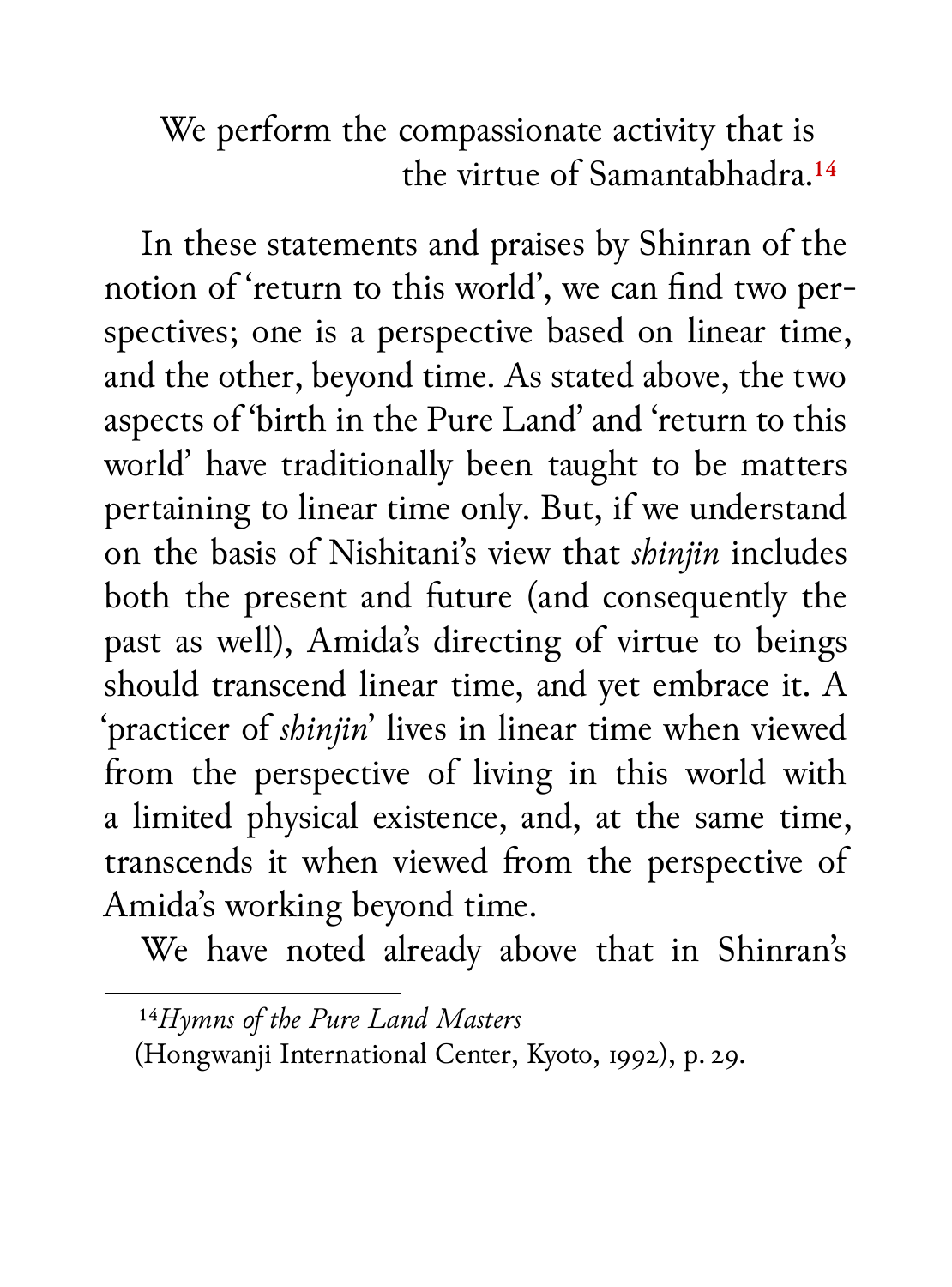thought, there is something inseparable between *shinjin* and enlightenment. Concerning also the concept of 'return to this world', we have to take this element into account; namely, a person of *shinjin* is one who is seeking after birth in the Pure Land, but for other people who are acquainted with that person of *shinjin*, he or she may seem as though they are guiding them to the final realization.

For instance, Honen was someone who was aiming at attaining 'birth in the Pure Land' for himself through *nembutsu* but, for Shinran, Honen was an incarnation of Amida or a Bodhisattva working for his salvation. Shinran, too, pursued the Pure Land path under Honen's guidance but, for other people, he may be a Buddha or a Bodhisattva who has returned from the Pure Land in order to enable us to realize true compassion.

This can be said of all the *myokonin*s who appeared in the history of Shin Buddhism. Regarding all the predecessors of *shinjin* as Buddhas or Bodhisattvas who have returned from the Pure Land to guide them to enlightenment, a *myokonin* penetrates deep